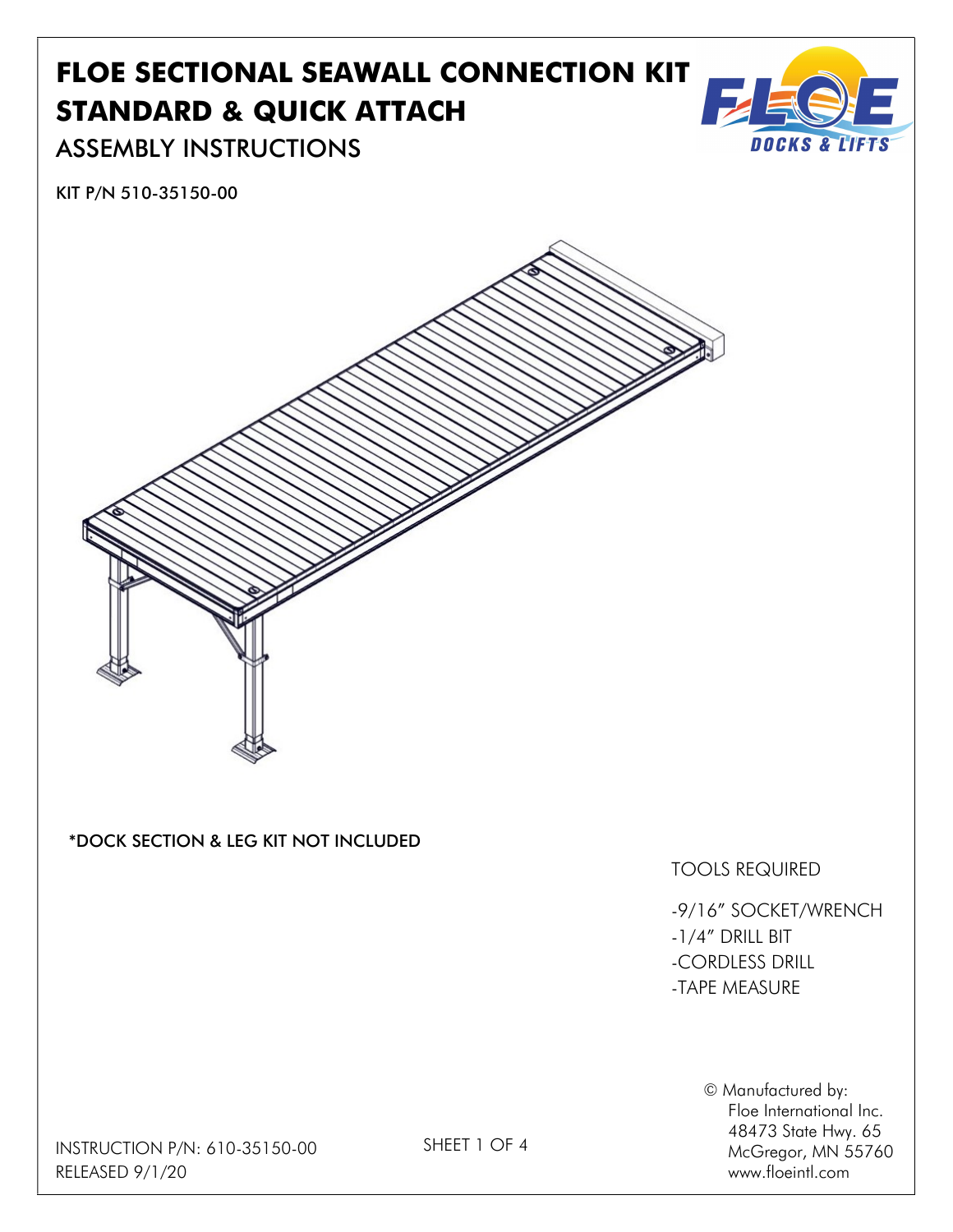## BILL OF MATERIALS

| P/N 510-35150-00 | KIT, SEAWALL SCTN'L DOCK |                                |     |
|------------------|--------------------------|--------------------------------|-----|
| NUMBER           | PART NUMBER              | <b>DESCRIPTION</b>             | QTY |
|                  | 001-74527-00             | SCREW, LAG - 3/8" X 4" SS 18-8 |     |
|                  | 110-00103-00             | WELD'T, BRACKET SCTN'L SEAWALL |     |

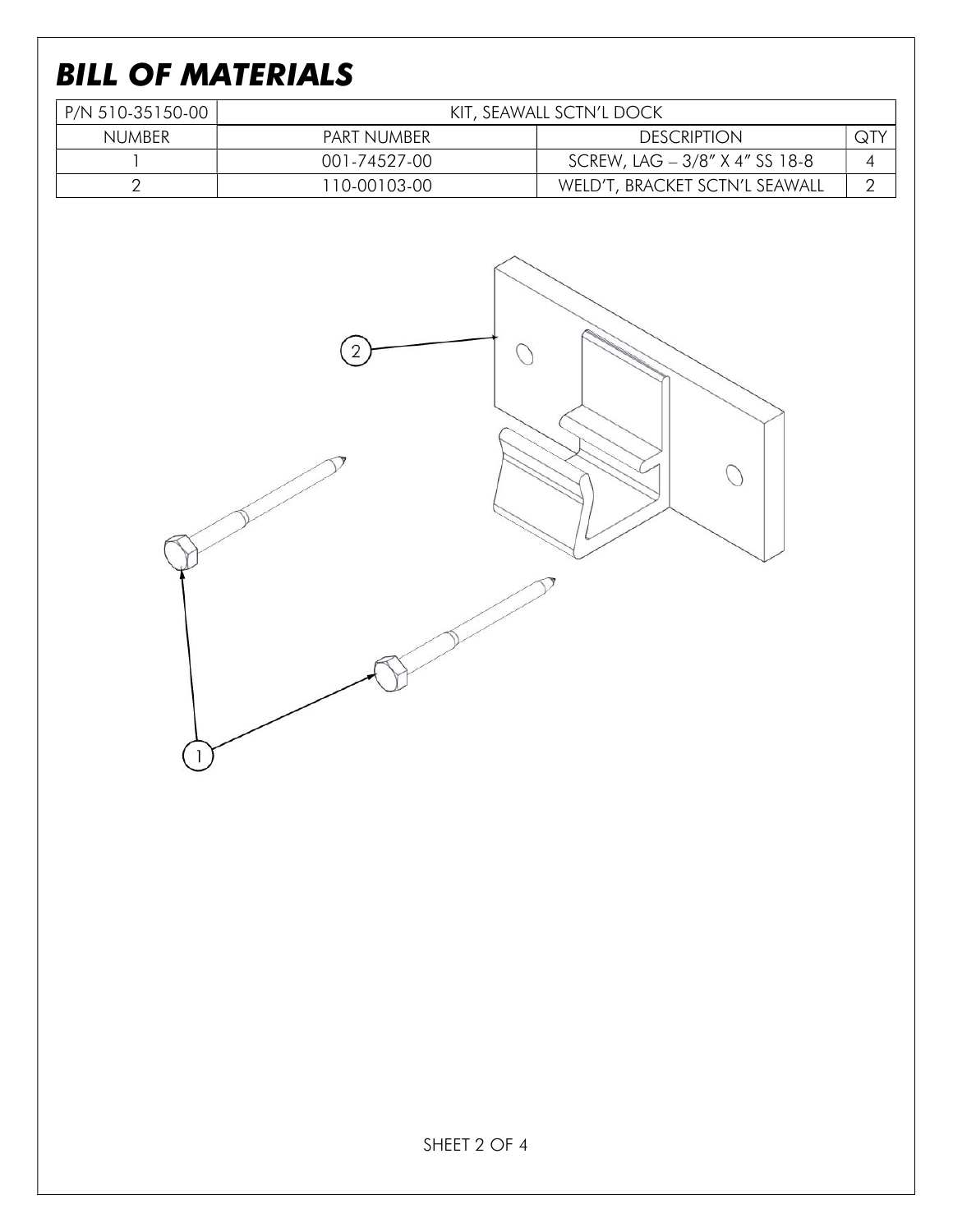## ASSEMBLY

FIRST, DETERMINE WHERE THE ATTACHMENT BRACKETS SHOULD BE ON THE SEAWALL. MEASURE BETWEEN THE SIDE FRAME TUBES, INSIDE TO INSIDE TO DETERMINE PROPER SPACING FOR OTHER DOCKS. FOR EXAMPLE, BRACKETS INSTALLED FOR A 4' DOCK WILL BE PLACED APPROXIMATELY 45-3/4" APART (FIGURE 1.1). FOR STANDARD SECTIONAL DOCKS, PLACE THE BRACKETS 2-1/4" FROM THE TOP OF THE SEAWALL. FOR QUICK ATTACH SECTIONAL DOCKS, PLACE THE BRACKETS 3" FROM THE TOP OF THE SEAWALL (FIGURE 1.2).